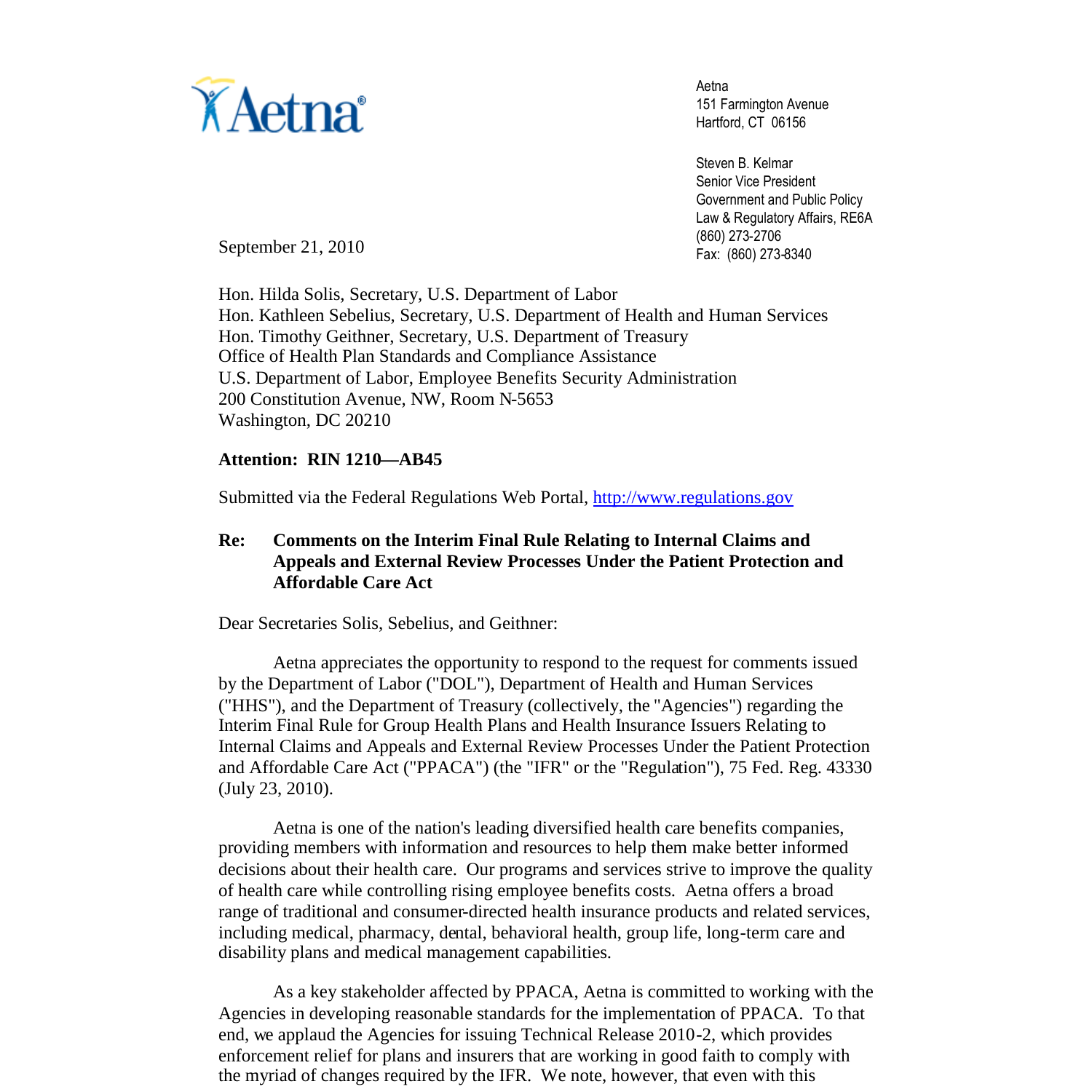temporary enforcement relief, we believe that consumers and other stakeholders would benefit from modifications to the IFR. Accordingly, we are submitting these comments recommending that the IFR be withdrawn and reissued as a proposed regulation, and that the Agencies deem a plan's compliance with the existing DOL claims and appeals regulation as compliant with PHSA § 2719, until such time as a final regulation is issued following the Agencies' consideration of comments received.

Should the Agencies decline to withdraw the IFR, we recommend that the Agencies modify the IFR in certain respects. Among other things, we are concerned that the requirement to include diagnosis codes and their corresponding meaning raises significant privacy issues and could generate a great deal of confusion among members. Additionally, we recommend that the Agencies modify the IFR to adopt a national standard for determining when notices in a non-English language are required. And, we further recommend that the Agencies provide additional time for plans and insurers to exchange information with participants when the plan or insurer receives new or additional evidence or considers a different rationale in connection with a participant's appeal.

Aetna's specific comments on the IFR are set forth below, as are our recommendations for changes to the IFR. To the extent the Agencies decide to modify the IFR rather than withdraw it, we strongly encourage that such modifications be published as soon as possible, given that plan sponsors and plans are already taking steps to assess the impact of the IFR's requirements and means of compliance with its mandates.

#### 1. The Agencies Should Withdraw the IFR

The IFR provides that beginning with the first plan year on or after September 23, 2010, plans and insurers must comply with a host of new requirements that will impose significant financial and administrative burdens on plans, and which realistically cannot be accomplished by July 1, 2011, at which time the Agencies' enforcement grace period will end. Among other things, plans and insurers "must ensure that any notice of adverse benefit determination or final internal adverse benefit determination includes information sufficient to identify the claim involved (including the date of service, the health care provider, the claim amount, if applicable, the diagnosis code and its corresponding meaning, and the treatment code and its corresponding meaning)." 29 C.F.R. § 2590.715-2719(b)(2)(ii)(E)(1).

Aetna and many other insurers and plans already provide explanation of benefit ("EOB") statements and notices of final internal adverse benefit determinations that include many of the new data elements required by the IFR, including the date of service, the name of the health care provider, the claim amount, and a statement of a participant's appeal rights. However, EOBs and notices of final internal adverse benefit determinations do not include diagnosis or treatment codes as standard data elements, and, as discussed below, requiring their inclusion would impose significant burdens on plans and insurers, and could unintentionally cause confusion and even fear among participants.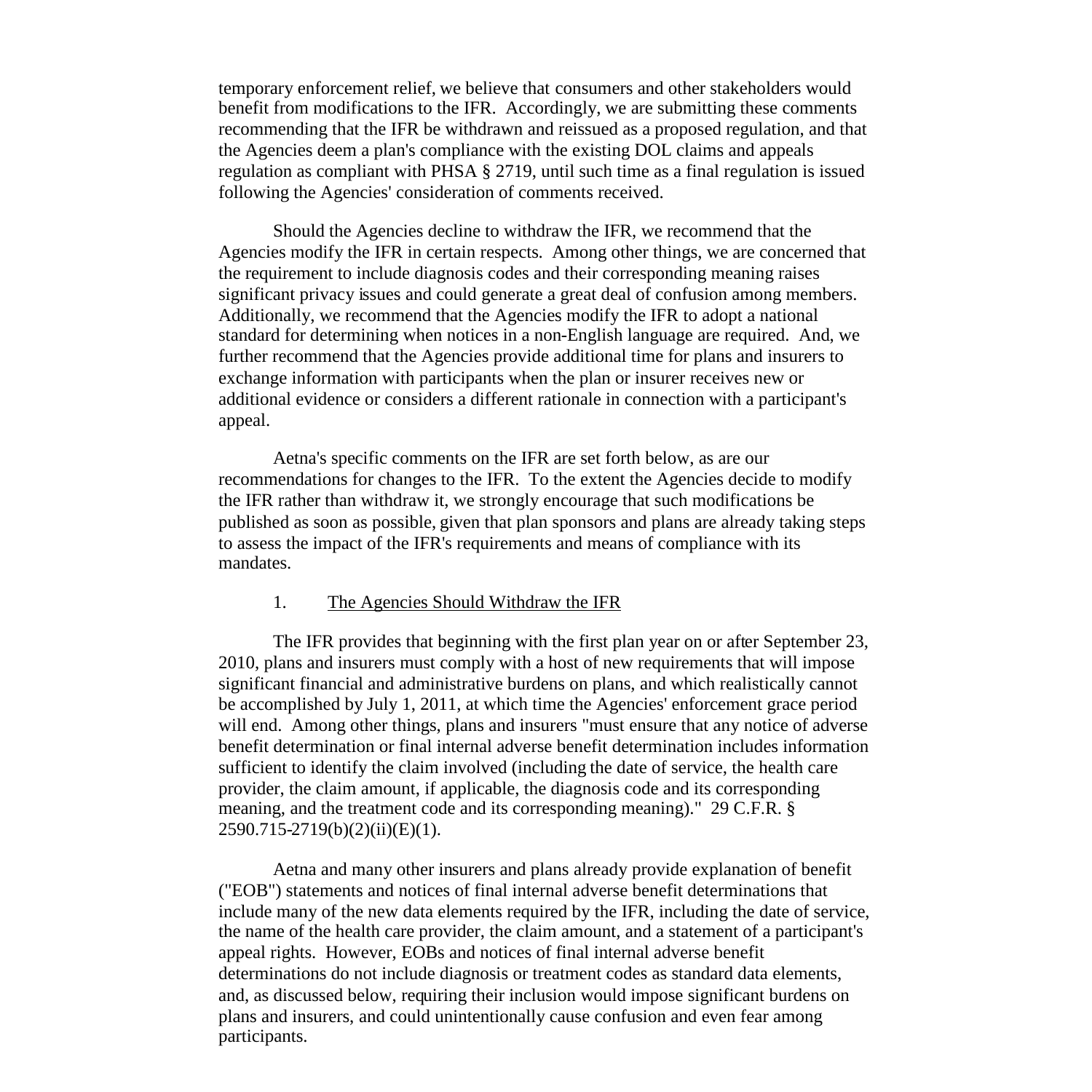In the Preamble to the IFR, the Agencies state that the IFR will not require EOBs or appeal decision notices to include any data that "cannot be automatically populated by plans and insurers[,]" and estimate that insurers as an aggregate would incur \$3.5 million in start up costs to add the new data elements required by the IFR, which would be mitigated by the model notices of adverse benefit determinations that the Agencies would issue. 75 Fed. Reg. at 43342. We note, however, that the systems changes needed to include diagnosis and treatment codes (and their corresponding meanings) on EOBs and appeal decision notices would be far more significant than the Agencies estimate. Indeed, there are over  $17,000$  ICD-9 diagnosis codes, and over  $140,000$  ICD-10 codes. Likewise, there are thousands of CPT treatment codes, which are continually updated to reflect changes in the health care field. For example, in 2009 alone, 293 new CPT codes were created, 133 codes were revised, and 92 codes were deleted.

To comply with this aspect of the IFR, insurers and plans would be forced to reprogram internal system formats, file structures, and processing logic to generate the diagnosis and treatment codes, and would then have to test and debug the reprogrammed systems, and then train employees and contractors as to the reprogrammed system. We estimate that such reprogramming would require as much as a year's time to implement. And, given that Aetna (like many other insurers and plans) is already in the process of upgrading to the X12-5010 version of the HIPAA transaction and code set standards and transitioning its claims systems to the ICD-10 coding system – which are huge and expensive undertakings in and of themselves – the timing required to successfully add diagnosis and treatment codes as standard data elements to EOBs and appeal decision notices could be even longer than a year, and would require even greater expenditures of limited resources.

Coupled with other changes required by the IFR that will have an enormous impact on plan administration, compliance with each aspect of the IFR by the end of the enforcement grace period becomes even more difficult. Among other things, and as discussed more fully below, the following new requirements of the IFR provide examples of why it will be difficult for plans to meet the compliance deadline of July 1, 2011:

- Notices regarding a plan's claims and appeals process must be culturally and linguistically appropriate, as defined by the IFR, which will compel insurers and plans to collect and store language data at the plan level. The required data, however, is not yet available, and will require Aetna and other insurers to collect data from hundreds of thousands of different customer plans. Moreover, in some parts of the country, the number of non-English languages that would meet the IFR's threshold may be significant.
- Plans must respond to "urgent care claims" within no more than 24 hours. This rule does not allow for weekends to be excluded from the calculation, and plans will therefore be required to develop the capability to review claims on a 24-hour basis, seven days a week. This will require that plans hire, equip, and train extra staff to adjudicate claims. Moreover, the IFR does not consider that there are urgent care claims that may take longer than 24 hours to adjudicate. We urge the Agencies to consider what types of claims or circumstances generally require an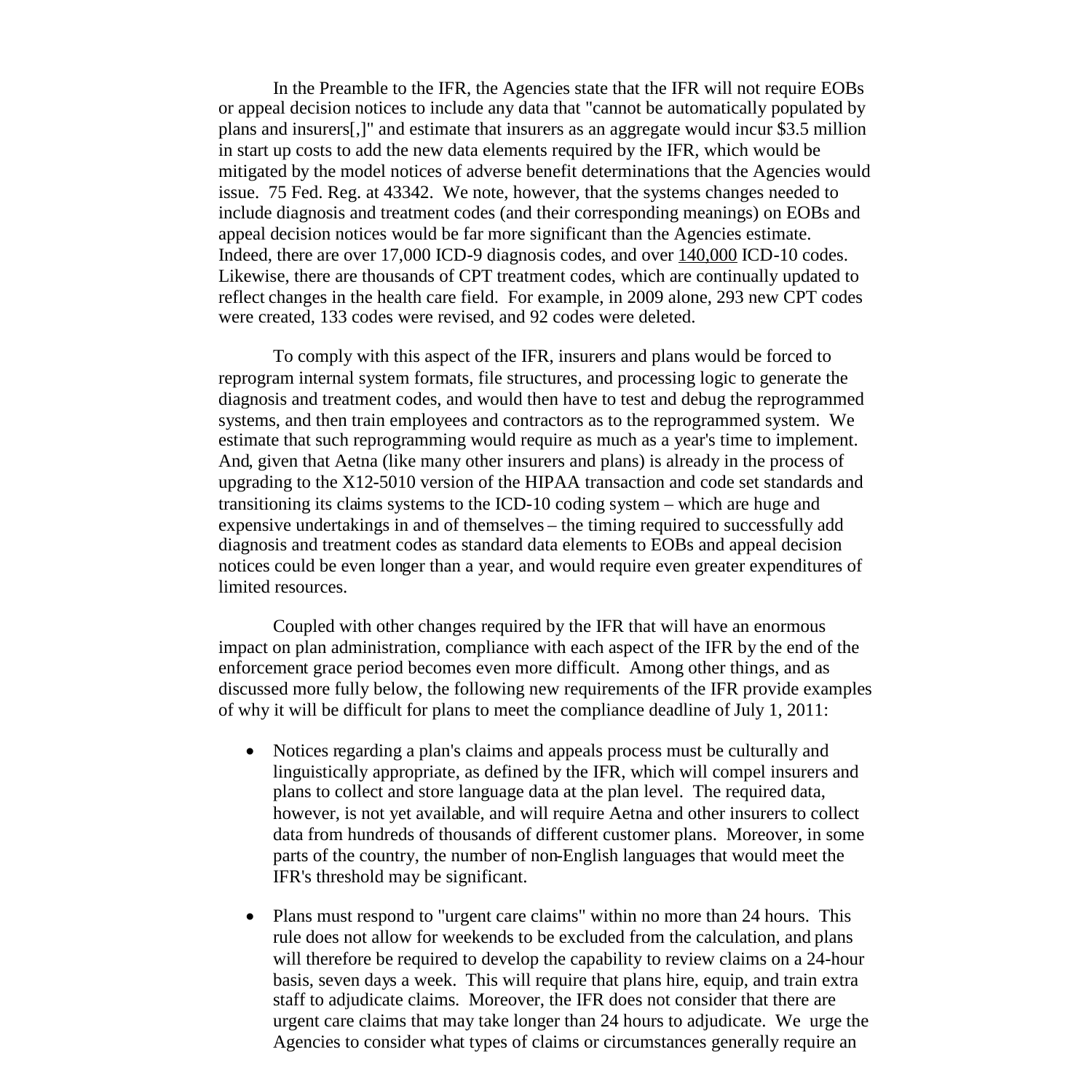urgent care claim to take longer than 24 hours and the feasibility of adjudicating these claims faster than the current standard.

• Plans must "strictly adhere" to the IFR's requirements in every aspect of claims and appeals adjudication. 29 C.F.R. § 2590.715-2719(b)(2)(ii)(F). Under this standard, a simple error in claims processing that does not in any way prejudice a participant would allow a participant to immediately initiate external review or pursue judicial remedies without going through the administrative process, during which the claim dispute may be resolved amicably. Given the myriad of new requirements imposed by the IFR, it is likely that without adequate time to design and implement necessary systems changes, non-prejudicial or *de minimis* mistakes in processing claims will be made, which will produce a rush of claimants bypassing internal appeals and going straight to external or judicial review.

Accordingly, we respectfully request that the Agencies withdraw the IFR and reissue it in proposed form, and deem a plan's compliance with the existing DOL claims and appeals regulation as compliant with PHSA § 2719, until such time as a final regulation is issued following the Agencies' consideration of comments received concerning the proposed rule. Such deemed compliance would be consistent with PPACA itself, which provides that for purposes of complying with PHSA  $\S 2719(a)(1)$ , a plan and issuer "shall provide an internal claims and appeals process that initially incorporates the claims and appeals procedures (including urgent claims) set forth at [29 C.F.R. § 2590.503-1]" until such time as the Secretary may update such procedures. *See* PHSA § 2719(a)(2). And PHSA § 2719(b) provides that plans and insurers shall provide an external review process that complies with either applicable State external review laws or standards that the Secretary may establish, and specifically authorizes the Secretary to deem external review processes in effect as of the date of PPACA's enactment as compliant with PHSA § 2719(b). Under this provision, the Federal external review process is not even operable until the Secretary issues regulations.

We believe that adoption of this recommendation will allow time for stakeholders and the public to fully consider the implications of the proposed rules, their benefits to plan participants, and their impact on plan administration and operations. This would also afford the Agencies time to evaluate and incorporate the comments as part of the Agencies' final rulemaking process, thus ensuring that the final regulation appropriately considers the positions of various stakeholders.

2. Technical Release 2010-2's Grace Period Should Be Extended Until September 23, 2011, and Expanded to Deem a Plan's Internal and External Appeals Process as Compliant Until Such Date

Should the Agencies decide not to withdraw the IFR, we request that the Agencies modify Technical Release 2010-2 in several respects. Specifically, we request that the grace period be extended from July 1, 2011 until September 23, 2011, to provide plans and insurers the one year that is minimally needed to adopt the full panoply of system and programming changes discussed above. Additionally, we request that the Agencies issue guidance clarifying that a plan or insurer's compliance with Technical Release 2010-2's good faith/substantial compliance policy shall also deem a plan or insurer's internal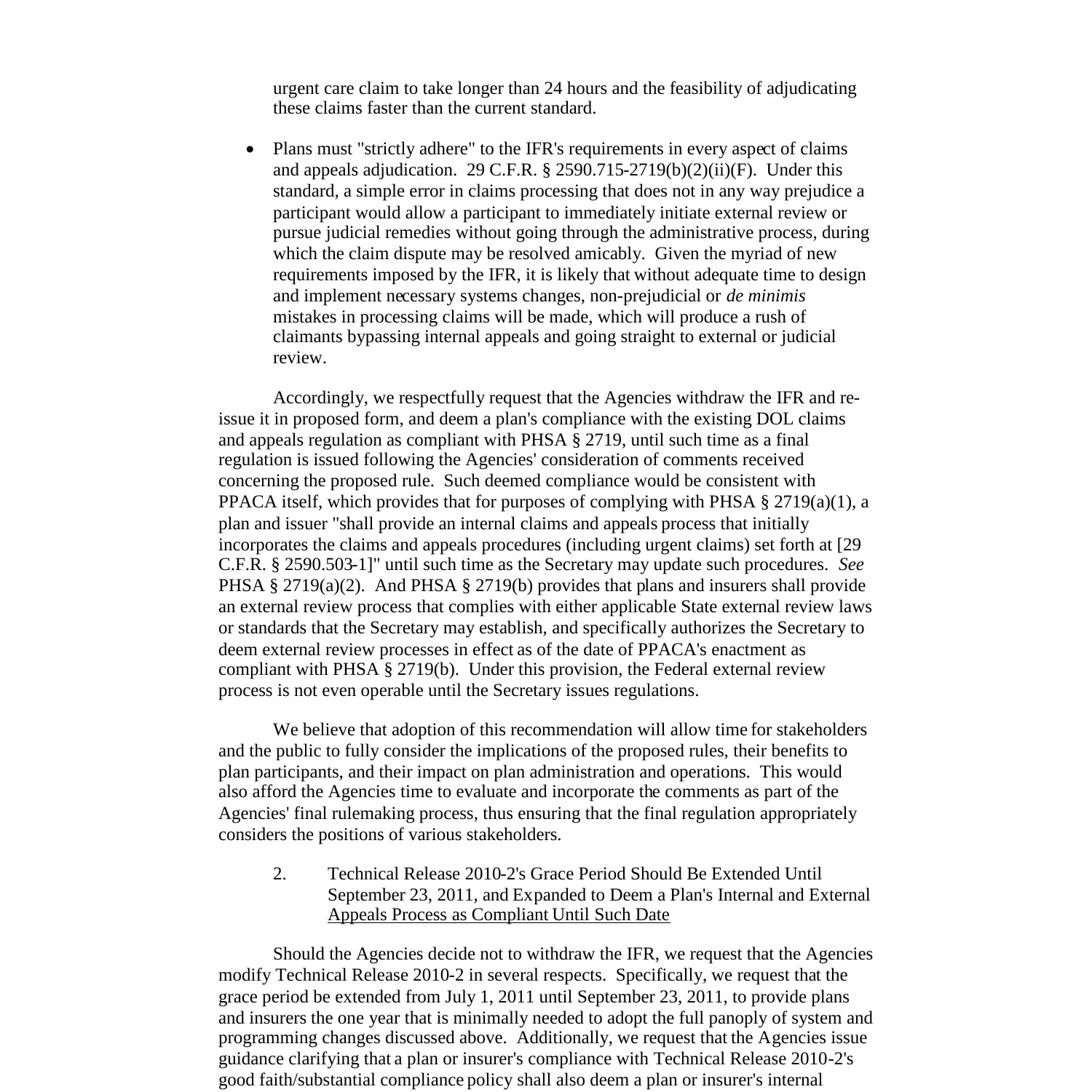claims and appeals process and its external review process as compliant with the IFR's requirements for a transition period that extends until September 23, 2011. Such deemed compliance would be consistent with the Agencies' treatment of State external review processes, which were deemed to be in compliance with the IFR's requirements for a transition period that extends until July 1, 2011. 29 C.F.R.  $\S$  2590.715-2719(c)(3).

For self-funded plans that do not currently have external review programs, we recommend that such plans be subject to the external review requirement only when the Federal external review process is developed, so such plans will be governed by uniform federal rules. Such clarification of Technical Release 2010-2 would permit plans and insurers to adopt a phased-in approach to compliance, which is necessary to ensure the smooth implementation of the myriad of new rules imposed by the IFR, and would permit plans to implement the extensive system changes, data collection, and staffing changes with a minimum of disruption to their normal operations.

## 3. Requiring the Inclusion of Diagnosis Codes on EOBs and Appeal Decision Notices Raises Significant Privacy Concerns

We also are concerned that including diagnosis codes and their corresponding meanings in EOBs and appeal decision notices raises significant privacy issues for plan participants and their dependents, and could unintentionally cause confusion and even fear for our members. We therefore recommend that the Agencies revise the IFR, to remove the requirement for inclusion of diagnosis codes (and their meanings) in EOBs and appeal decision notices.

By definition, EOBs and appeal decision notices contain protected health information ("PHI") that is subject to stringent regulation under the Health Insurance Portability and Accountability Act ("HIPAA"). *See* HIPAA Privacy Regulation, 45 C.F.R. § 164.500 *et. seq.* By requiring the inclusion of diagnosis codes and their corresponding meanings, the Agencies mandate that even more PHI – of an extremely sensitive nature – be included in EOBs and appeal decision notices, rather than limiting the notices to just a description of the medical item or service that was provided, which raises less significant privacy concerns.

For example, consider the privacy issues for a patient who was assigned ICD-9 code 079.53 by his or her health care provider, for which procedure CPT 3552F was performed. Under the IFR, the EOB for that particular service would include the following:

ICD-9 code and description= 079.53/HUMAN IMMUNODEFICIENCY VIRUS, TYPE 2 [HIV 2];

CPT code and description= 3552F/HGH RISK FOR THROMBOEMBOLISM.

Likewise, a patient assigned ICD-9 code 099.5 and who had procedure CPT 37200 performed would receive an EOB that disclosed the following:

ICD-9 code and description= 099.5/CHLAMYDIA TRACHOMATIS INFECTION;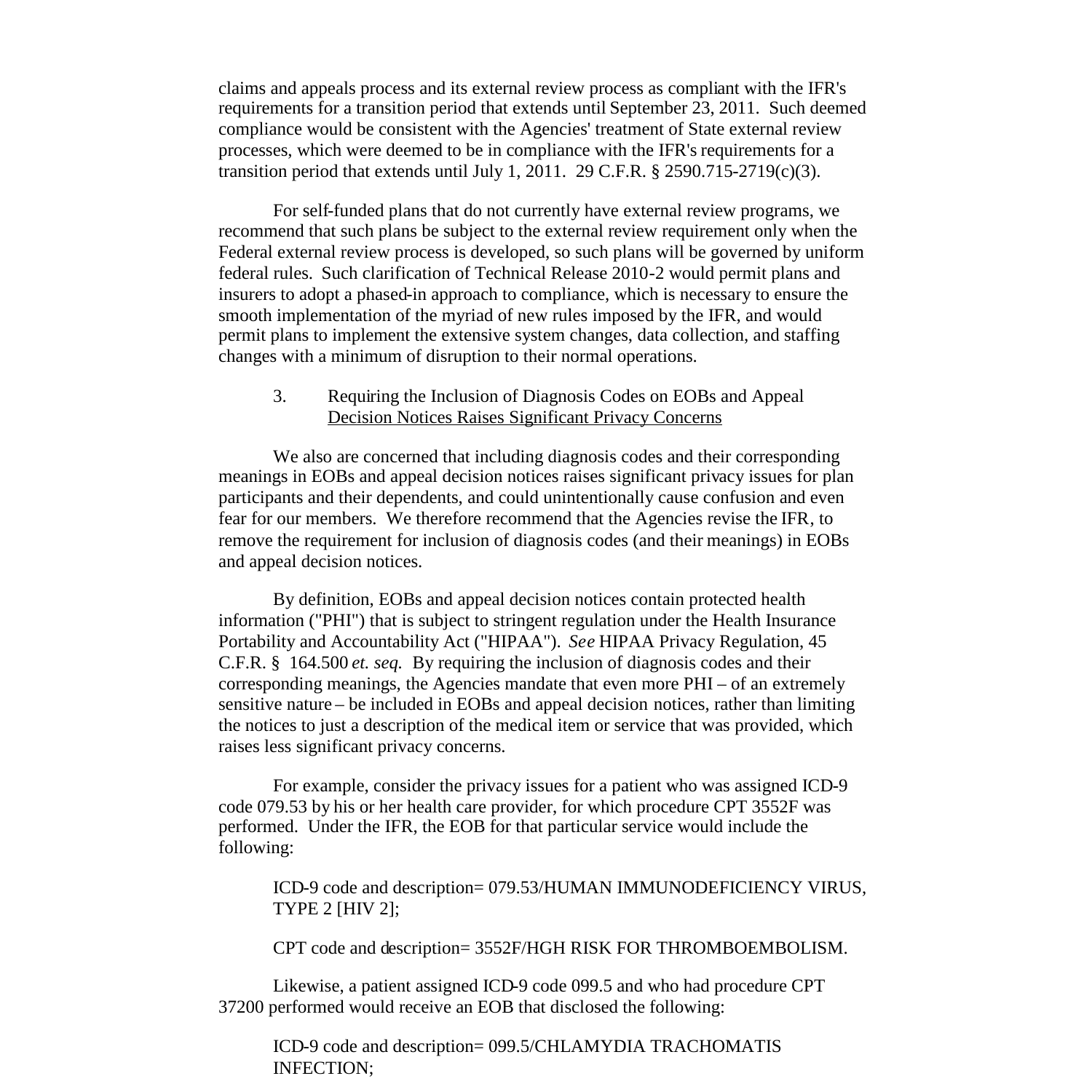#### CPT code and description= 37200/TRANSCATHETER BIOPSY.

Obviously, the disclosure of the diagnosis code and its meaning could cause considerable concern to the patient, especially if the EOB or appeal decision notice is for a service rendered to a dependent covered by the plan, but is mailed to the plan participant.

Additionally, we are concerned that the inclusion of diagnosis codes will add unnecessary complexity to EOBs and appeal decision notices, and could negatively impact a member's understanding of the notice. This confusion may be enhanced by the fact that diagnosis and procedure codes generally are not included in physician or hospital bills that are sent to members. We also note that diagnosis codes billed by providers are often times incorrect, or include codes for conditions that are later ruled out, and such information could prove upsetting or even alarming to the member. Further, the National Association of Insurance Commissioners (the "NAIC") is working with consumer groups and other stakeholders to test whether the NAIC's proposed standard definitions of terms used on claims and other plan documents are clear and appropriate. Prior to requiring that additional coding information be included on EOBs and appeal decision notices, the Agencies should work collaboratively with consumer groups and plans to determine whether – and the extent to which – coding information assists consumers, and how they would respond to the inclusion of information such as diagnosis codes and their meanings.

We also note that including diagnosis codes with notices may hinder a plan or insurer's ability to offer family EOBs or online access, given the privacy issues that arise from the inclusion of diagnosis codes and their meanings. Accordingly, we recommend that the Agencies remove the requirement to include diagnosis codes and their meanings from EOBs and appeal decision notices.

#### 4. The Agencies Should Revise the Non-English Language Threshold

Aetna currently provides its customers and participants with a wide range of language assistance services, including translation and interpretation services. The IFR, however, imposes new rules requiring that notices related to claims and appeals (and customer assistance hotlines) be provided in a "culturally and linguistically appropriate manner." Specifically, the IFR provides that claim and appeal notices and customer assistance hotlines must be provided in non-English languages if the following thresholds apply:

- For plans covering 100 or more participants, the plan or insurer must provide non-English notices upon a participant's request if the lesser of at least (a) 500 participants or (b) 10 percent of plan participants are literate only in same non-English language;
- For plans covering fewer than 100 participants, the plan or insurer must provide non-English notices upon a participant's request if at least 25 percent of plan participants are literate only in same non-English language; and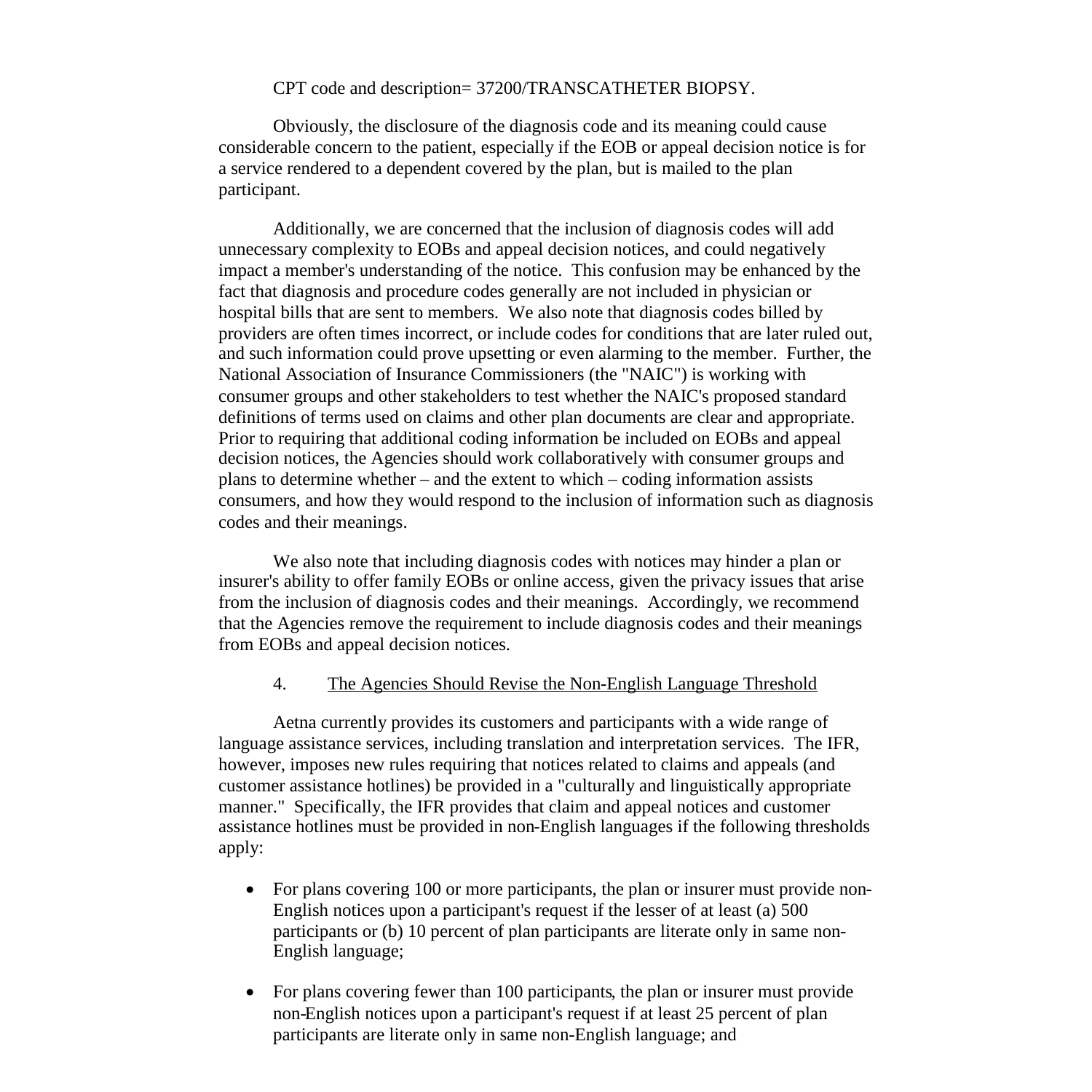For individual coverage, the insurer must provide the notices in a non-English language if at least 10 percent of the population in the claimant's county are literate only in same non-English language.

If a participant makes a request for a notice in an applicable non-English language, the IFR requires that all subsequent notices be provided in that non-English language. 29 C.F.R.  $\S$  2590.715-2719(e)(2)(ii). We recommend that rather than requiring all subsequent notices be in the non-English language, only those notices for which the participant specifically requests a non-English notice should be required.

The IFR's requirements relating to notices in a non-English language also requires that insurers collect extensive information from their plan customers (both insured and self-funded) regarding the languages spoken by their respective participants. Given that Aetna alone has over 100,000 customers to which the IFR's requirements may apply, Aetna must expend significant resources to capture extensive data from its customers regarding the languages spoken by their participant populations, and to reprogram Aetna's claims systems and customer assistance hotlines to reflect this new data.

The collection of this information from so many customers by the required compliance date would be daunting enough, but given that many plan sponsors do not have information regarding their participants' literacy in non-English languages – and that participants may not respond to plan surveys regarding non-English language fluency – Aetna's ability to collect and process the required information to comply with the IFR is likely to be hindered.

Moreover, in some parts of the country, the number of non-English languages that meet the IFR's threshold – and the resulting burdens to the plan – could be significant. For example, 92 languages have been specifically identified among students in Los Angeles alone. Additionally, the IFR would require plans and insurers to continually assess the non-English threshold (presumably at least annually), to determine whether there has been any change in participant demographics that may trigger new languages being subject to the IFR's threshold. For example, a plan may have a participant population that requires issuance of notices in Spanish in one year but not the next, resulting in the plan issuing notices in Spanish for only the first year, which could cause dissatisfaction and confusion for Spanish-speaking members who remain participants in the plan.

Rather than basing the non-English language threshold at the plan level, we recommend that the Agencies revise the IFR to use a threshold that is based on a national standard using statistically reliable data, which would require plans and insurers to provide non-English language notices only for a specified number of languages (*e.g.,* top 10 languages represented).

# 5. The IFR Should be Modified to Allow Plans Additional Time to Exchange New Information Regarding Appeals With Participants

The IFR provides that a plan or insurer must provide the claimant, free of charge, with any new or additional evidence considered, relied upon, or generated by the plan or insurer in connection with the claim. This information must be provided "as soon as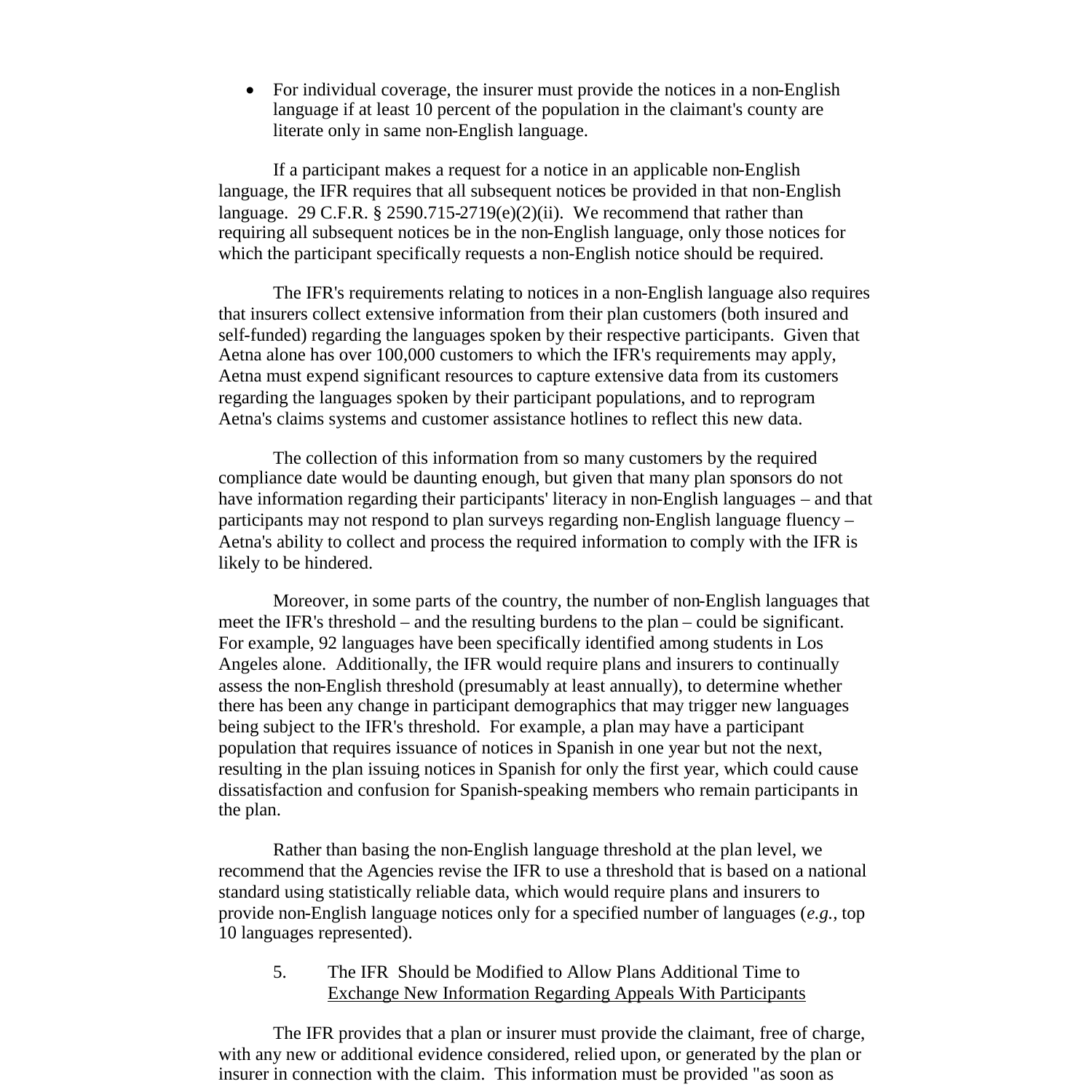possible and sufficiently in advance of the date on which the notice of final internal adverse benefit determination is required . . . to give the claimant a reasonable opportunity to respond prior to that date." 29 C.F.R.  $\S 2590.715-2719(b)(2)(ii)(C)(1)$ . Similarly, before the plan or issuer can issue a final internal adverse benefit determination based on a new or additional rationale, the claimant must be provided with the new or additional rationale "as soon as possible and sufficiently in advance of the date on which the notice of final internal adverse benefit determination is required . . . to give the claimant a reasonable opportunity to respond prior to that date." *Id.* at (C)(2).

These new requirements – which mandate that plans provide these materials during the ongoing appeals process and consider any information that a participant submits in response – essentially creates another level of internal appeal, but the IFR does not provide any guidance as to how this process will work, or how far in advance the plan must provide the new information or rationale, or how quickly a claimant must respond to any new information or rationale. To give the Agencies and plans time to formulate the operational details of this process, we recommend that the Agencies make this aspect of the IFR applicable for plan years beginning on or after July 11, 2011.

We also note that this provision of the IFR creates an ongoing dialogue between the plan and participant, but does not extend the time in which the plan must decide the appeal. If a participant responds to any additional information, evidence, or rationale that the plan provides, the IFR requires the plan to review and consider that information and to respond to it. But this ongoing exchange of information, which is valuable to both the plan and the participant, does not affect the timeframe in which the appeal must be decided.

To ensure that the ongoing dialogue between the plan and a participant concerning new evidence and rationales allows for careful consideration of all information that is submitted, we recommend that the Agencies modify the IFR to allow plans additional time to exchange information with a participant when a member responds to new evidence or rationales. We believe that a reasonable adjustment to the time for deciding a final internal appeal based on the exchange of new information is five days for a non-urgent care appeal, and an additional 48 hours for an urgent-care appeal.

### 6. The IFR's "Deemed Exhaustion" Standard Should Be Modified to Apply Only to Errors that Are Prejudicial to Participants

The IFR provides that if a plan fails to "strictly adhere" to all of the new requirements set forth in the IFR, the participant will be deemed to have exhausted the plan's internal claims and appeals process, and, consequently, may immediately pursue either external or judicial review of the claim denial. 29 C.F.R. § 2590.715-  $2719(b)(2)(F)$ . This deemed denial applies regardless of whether the plan substantially complied with the IFR, or if the error was *de minimis. Id.*

We appreciate that the Agencies have adopted an enforcement grace period with respect to this new standard through the issuance of Technical Release 2010-2. However, we note that this aspect of the IFR is a significant departure from the DOL's long-held position that *de minimis* errors in plan administration that had no prejudicial effect on a participant would not trigger a "deemed exhaustion" of remedies or constitute a failure to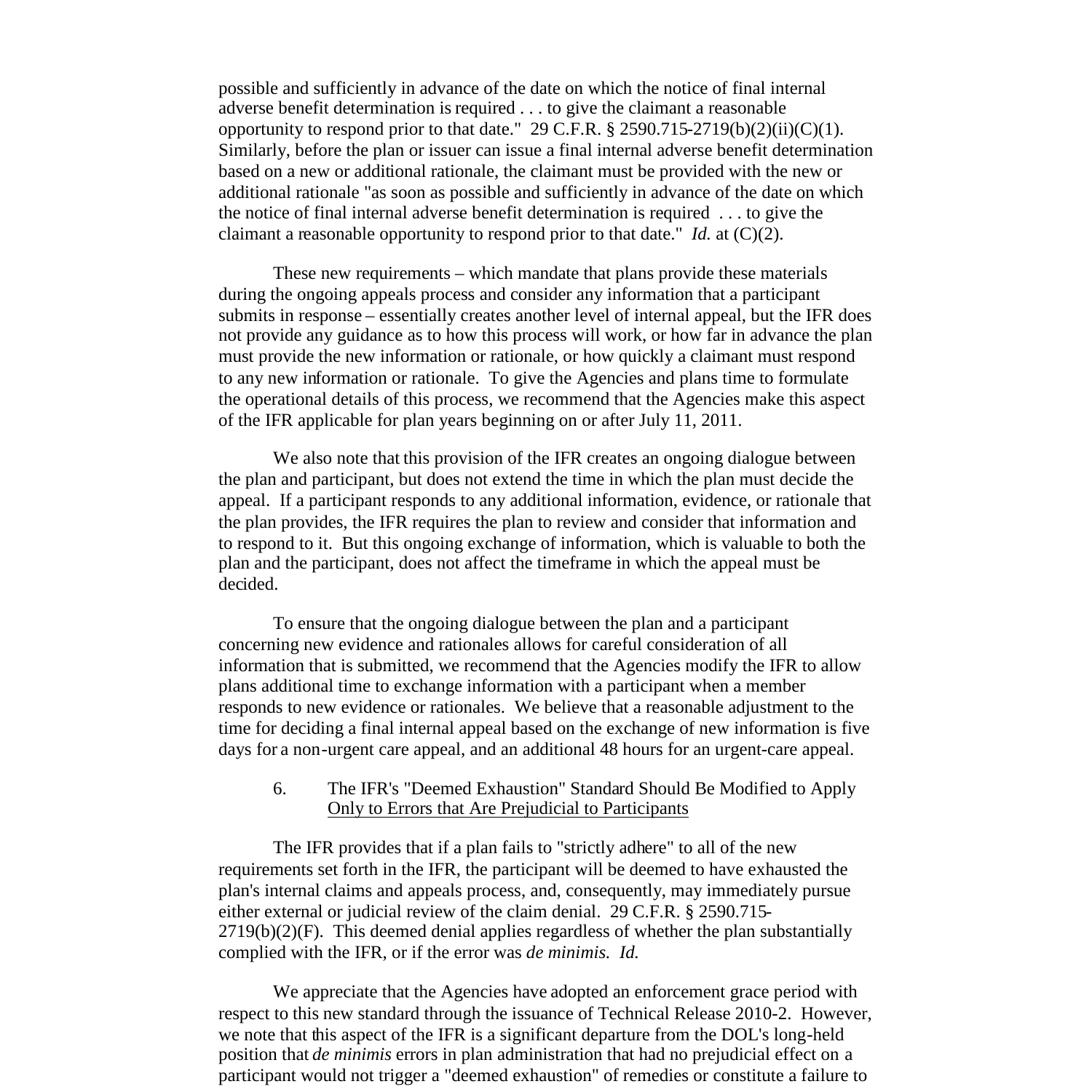provide a full and fair review of the claim. DOL FAQ About the Benefit Claims Procedure Regulation, FAQ F-2, available at

http://www.dol.gov/ebsa/faqs/faq\_claims\_proc\_reg.html. Neither the IFR nor the Preamble provides any explanation for this fundamental policy shift by the DOL, and we respectfully submit that simple errors in claims processing that are not meaningful to the outcome of the claim or appeal decision and which do not prejudice the participant should not cause a deemed exhaustion of the plan's internal claims and appeals process. Accordingly, we urge the Agencies to modify this aspect of the IFR, to provide that *de minimis* errors which do not prejudice a participant will not result in a deemed exhaustion.

7. Only Benefit Denials Relating to the Exercise of Medical Judgment Should Be Subject to External Review

The IFR establishes minimum standards for the State and Federal external review processes that would allow almost all adverse benefit determinations (other than those involving eligibility for group plans) to be subject to external review. *See* 29 C.F.R. § 2590.715-2719(c)(2) (establishing minimum standards for claims subject to State external review) and DOL Technical Release 2010-01 (establishing enforcement safeharbor for the Federal external review process, requiring that any adverse benefit determination (other than those involving eligibility) be subject to external review). Under the IFR, adverse benefit determinations that involve matters such as a plan exclusion or cost-sharing requirements would be subject to external review, notwithstanding the fact that such claims can be resolved by simple reference to the plan document, and do not raise issues of medical judgment.

To avoid overburdening the external review process and to appropriately defray the expenses that plans must pay for external reviews – which average \$605 per review – we recommend that the Agencies modify the IFR to provide that only claims that involve the exercise of clinical or medical judgment – such as medical necessity, experimental/investigational, medical appropriateness, health care setting, level of care, or effectiveness of a covered benefit – will be subject to the external review process.

#### 8. There Should Be a Minimum Dollar Threshold for External Reviews

The IFR provides that a qualifying State external review process "may not impose a restriction on the minimum dollar amount of a claim for it to be eligible for external review." 29 C.F.R.  $\S 2590.715-2719(c)(2)(v)$ . And although it is not addressed in the Agencies' recent guidance concerning the non-enforcement safe harbor for group health plans subject to the Federal external review process (DOL Technical Release 2010-01), we assume that a minimum claim threshold would be prohibited for the Federal external review process as well, given that the Preamble to the IFR states that the Federal process "will be similar to a State external review process that complies with the standards in these regulations." 75 Fed. Reg. at 43336.

We recommend that the Agencies revise the IFR to permit a reasonable minimum dollar threshold for an adverse benefit determination to qualify for external review. The average cost for an external review is currently \$605. The absence of a minimum dollar threshold on the value of an adverse benefit determination creates an extraordinary cost,